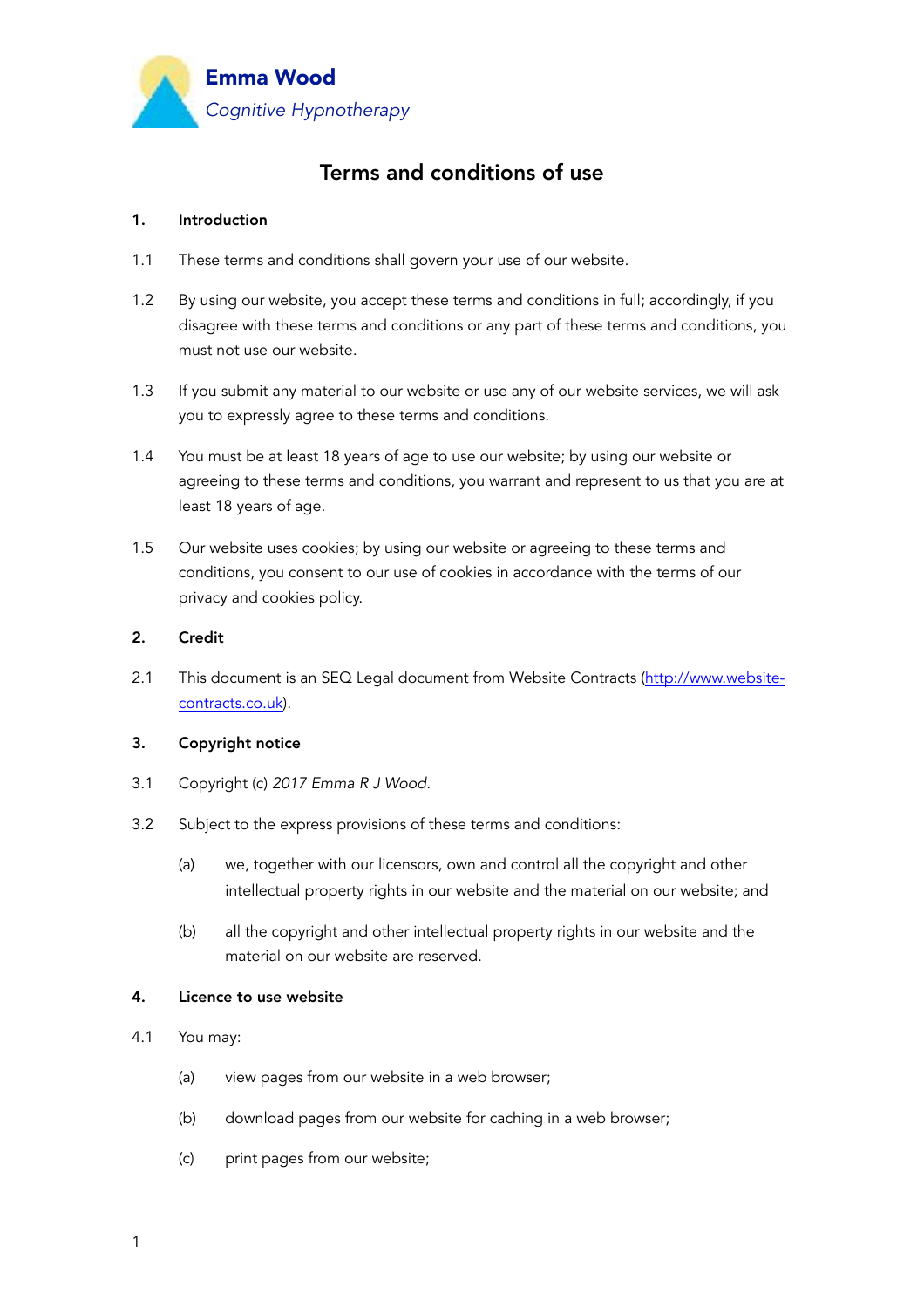

subject to the other provisions of these terms and conditions.

- 4.2 Except as expressly permitted by Section 4.1 or the other provisions of these terms and conditions, you must not download any material from our website or save any such material to your computer.
- 4.3 You may only use our website for your own personal and business purposes, and you must not use our website for any other purposes.
- 4.4 Except as expressly permitted by these terms and conditions, you must not edit or otherwise modify any material on our website.
- 4.5 Unless you own or control the relevant rights in the material, you must not:
	- (a) republish material from our website (including republication on another website);
	- (b) sell, rent or sub-license material from our website;
	- (c) show any material from our website in public;
	- (d) exploit material from our website for a commercial purpose; or
	- (e) redistribute material from our website.
- 4.6 We reserve the right to restrict access to areas of our website, or indeed our whole website, at our discretion; you must not circumvent or bypass, or attempt to circumvent or bypass, any access restriction measures on our website.

#### 5. Acceptable use

- 5.1 You must not:
	- (a) use our website in any way or take any action that causes, or may cause, damage to the website or impairment of the performance, availability or accessibility of the website;
	- (b) use our website in any way that is unlawful, illegal, fraudulent or harmful, or in connection with any unlawful, illegal, fraudulent or harmful purpose or activity;
	- (c) use our website to copy, store, host, transmit, send, use, publish or distribute any material which consists of (or is linked to) any spyware, computer virus, Trojan horse, worm, keystroke logger, rootkit or other malicious computer software;
	- (d) conduct any systematic or automated data collection activities (including without limitation scraping, data mining, data extraction and data harvesting) on or in relation to our website without our express written consent;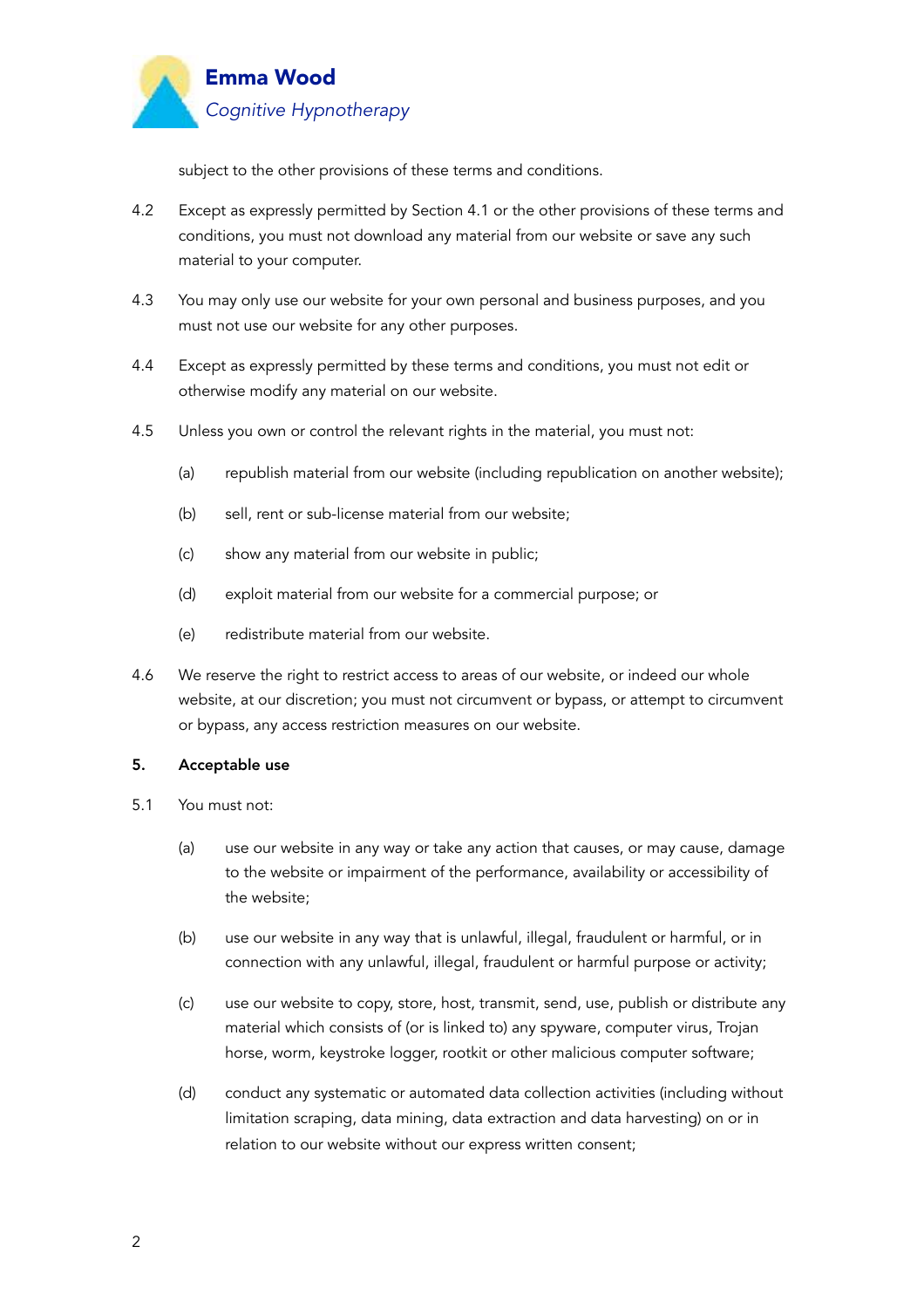

- (e) access or otherwise interact with our website using any robot, spider or other automated means[, except for the purpose of search engine indexing;
- (f) violate the directives set out in the robots.txt file for our website; or
- (g) use data collected from our website for any direct marketing activity (including without limitation email marketing, SMS marketing, telemarketing and direct mailing).
- 5.2 You must not use data collected from our website to contact individuals, companies or other persons or entities.
- 5.3 You must ensure that all the information you supply to us through our website, or in relation to our website, is true, accurate, current, complete and non-misleading.

## 6. Your content: licence

6.1 In these terms and conditions, "your content" means all works and materials including text, that you submit via our website.

## 7. Your content: rules

- 7.1 You warrant and represent that your content will comply with these terms and conditions.
- 7.2 Your content must not be illegal or unlawful, must not infringe any person's legal rights, and must not be capable of giving rise to legal action against any person (in each case in any jurisdiction and under any applicable law).
- 7.3 Your content, and the use of your content by us in accordance with these terms and conditions, must not:
	- (a) be libellous or maliciously false;
	- (b) be obscene or indecent;
	- (c) infringe any copyright, moral right, database right, trade mark right, design right, right in passing off, or other intellectual property right;
	- (d) infringe any right of confidence, right of privacy or right under data protection legislation;
	- (e) constitute negligent advice or contain any negligent statement;
	- (f) constitute an incitement to commit a crime;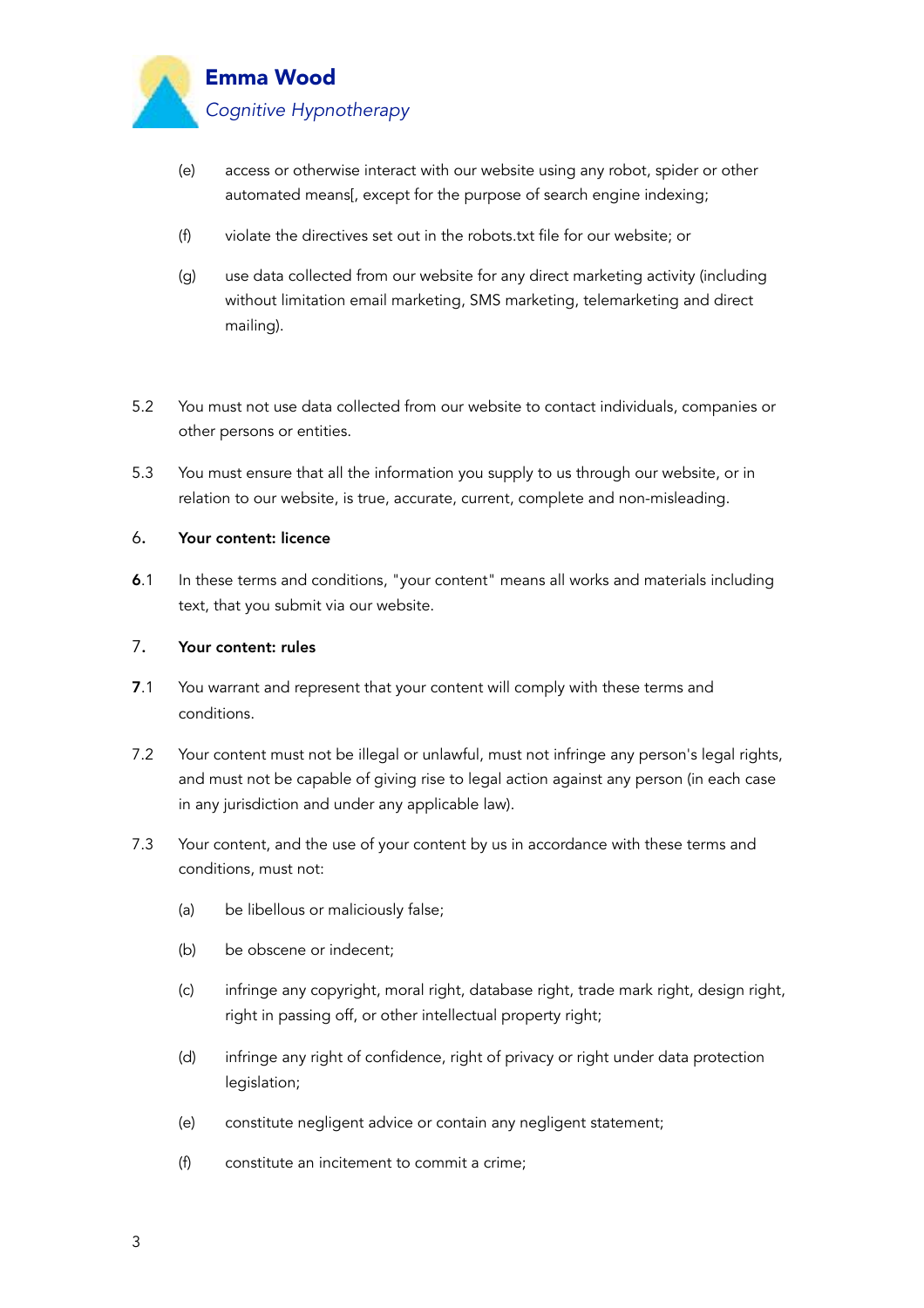

- (g) be in contempt of any court, or in breach of any court order;
- (h) be in breach of racial or religious hatred or discrimination legislation;
- (i) be in breach of official secrets legislation;
- (j) be in breach of any contractual obligation owed to any person;
- (k) depict violence in an explicit, graphic or gratuitous manner;
- (l) be pornographic, lewd, suggestive or sexually explicit;
- (m) be untrue, false, inaccurate or misleading;
- (n) consist of or contain any instructions, advice or other information which may be acted upon and could, if acted upon, cause illness, injury or death, or any other loss or damage;
- (o) constitute spam;
- (p) be offensive, deceptive, fraudulent, threatening, abusive, harassing, anti-social, menacing, hateful, discriminatory or inflammatory; or
- (q) cause annoyance, inconvenience or needless anxiety to any person.

#### *8*. Limited warranties

- 8.1 We do not warrant or represent:
	- (a) the completeness or accuracy of the information published on our website;
	- (b) that the material on the website is up to date; or
	- (c) that the website or any service on the website will remain available.
- 8.2 We reserve the right to discontinue or alter any or all of our website services, and to stop publishing our website, at any time in our sole discretion without notice or explanation; and save to the extent expressly provided otherwise in these terms and conditions, you will not be entitled to any compensation or other payment upon the discontinuance or alteration of any website services, or if we stop publishing the website.
- 8.3 To the maximum extent permitted by applicable law and subject to Section 12.1, we exclude all representations and warranties relating to the subject matter of these terms and conditions, our website and the use of our website.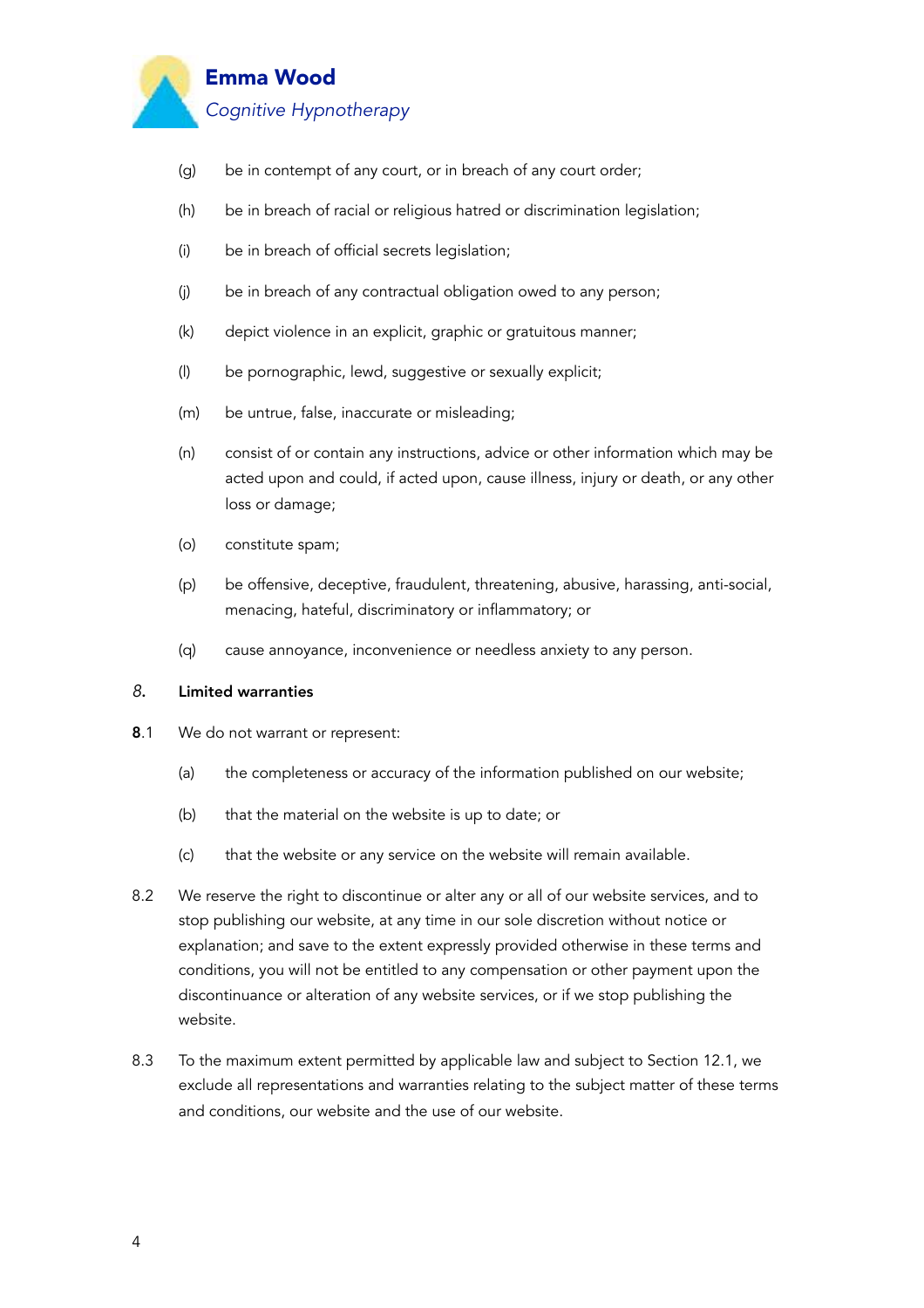

# 9. Limitations and exclusions of liability

- 9.1 Nothing in these terms and conditions will:
	- (a) limit or exclude any liability for death or personal injury resulting from negligence;
	- (b) limit or exclude any liability for fraud or fraudulent misrepresentation;
	- (c) limit any liabilities in any way that is not permitted under applicable law; or
	- (d) exclude any liabilities that may not be excluded under applicable law.
- 9.2 The limitations and exclusions of liability set out in this Section 9 and elsewhere in these terms and conditions:
	- (a) are subject to Section 9.1; and
	- (b) govern all liabilities arising under these terms and conditions or relating to the subject matter of these terms and conditions, including liabilities arising in contract, in tort (including negligence) and for breach of statutory duty, except to the extent expressly provided otherwise in these terms and conditions.
- 9.3 To the extent that our website and the information and services on our website are provided free of charge, we will not be liable for any loss or damage of any nature.
- 9.4 We will not be liable to you in respect of any losses arising out of any event or events beyond our reasonable control.
- 9.5 We will not be liable to you in respect of any business losses, including (without limitation) loss of or damage to profits, income, revenue, use, production, anticipated savings, business, contracts, commercial opportunities or goodwill.
- 9.6 We will not be liable to you in respect of any loss or corruption of any data, database or software.
- 9.7 We will not be liable to you in respect of any special, indirect or consequential loss or damage.
- 9.8 You accept that we have an interest in limiting the personal liability of our officers and employees and, having regard to that interest, you acknowledge that we are a limited liability entity; you agree that you will not bring any claim personally against our officers or employees in respect of any losses you suffer in connection with the website or these terms and conditions (this will not, of course, limit or exclude the liability of the limited liability entity itself for the acts and omissions of our officers and employees).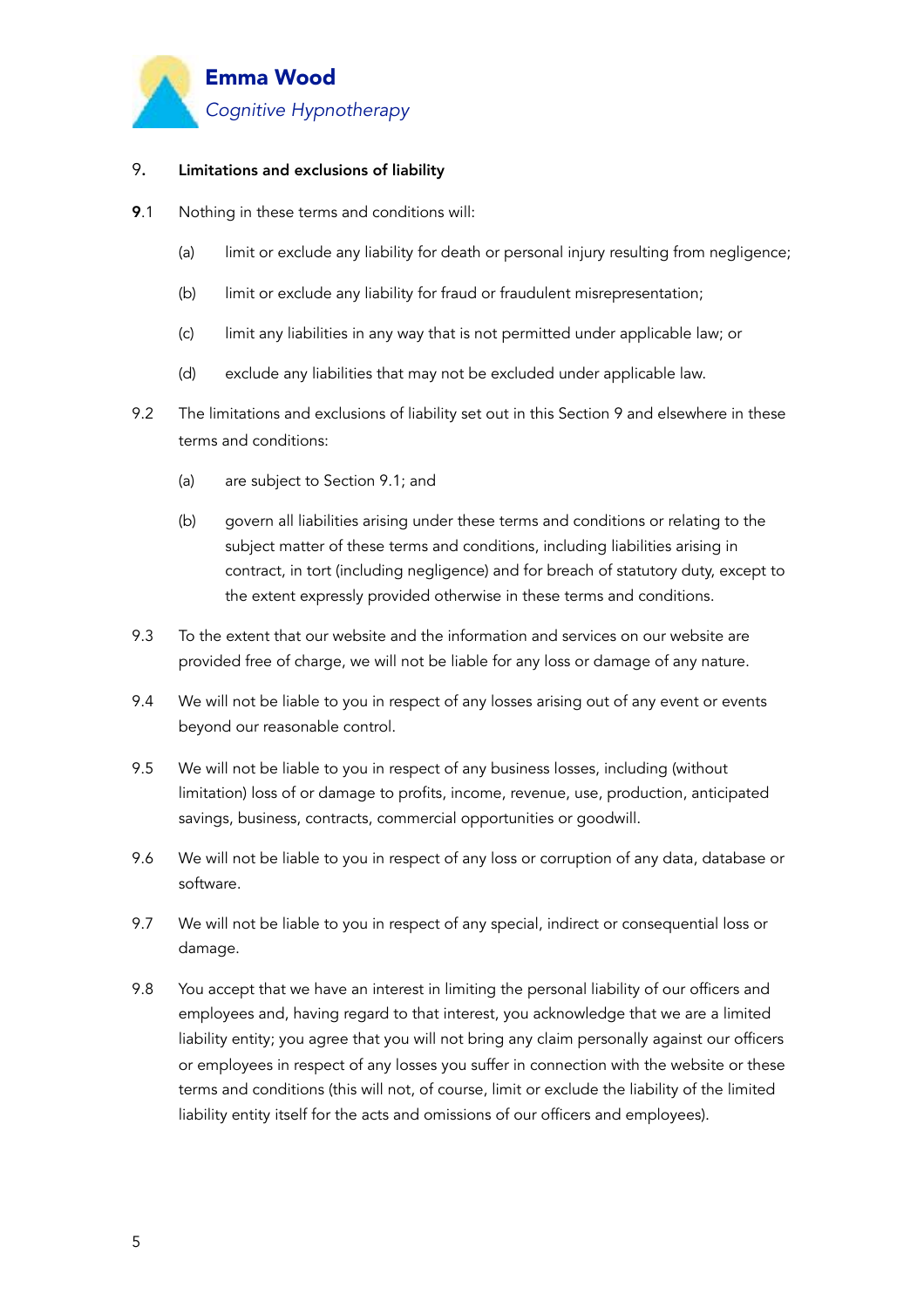

#### 10. Breaches of these terms and conditions

- 10.1 Without prejudice to our other rights under these terms and conditions, if you breach these terms and conditions in any way, or if we reasonably suspect that you have breached these terms and conditions in any way, we may:
	- (a) send you one or more formal warnings;
	- (b) temporarily suspend your access to our website;
	- (c) permanently prohibit you from accessing our website;
	- (d) block computers using your IP address from accessing our website;
	- (e) contact any or all of your internet service providers and request that they block your access to our website;
	- (f) commence legal action against you, whether for breach of contract or otherwise; and/or
- 10.2 Where we suspend or prohibit or block your access to our website or a part of our website, you must not take any action to circumvent such suspension or prohibition or blocking.

#### 11. Variation

- 11.1 We may revise these terms and conditions from time to time.
- 11.2 The revised terms and conditions shall apply to the use of our website from the date of publication of the revised terms and conditions on the website, and you hereby waive any right you may otherwise have to be notified of, or to consent to, revisions of these terms and conditions.
- 11.3 If you have given your express agreement to these terms and conditions, we will ask for your express agreement to any revision of these terms and conditions; and if you do not give your express agreement to the revised terms and conditions within such period as we may specify, we will disable or delete your account on the website, and you must stop using the website.

#### 12. Assignment

- 12.1 You hereby agree that we may assign, transfer, sub-contract or otherwise deal with our rights and/or obligations under these terms and conditions.
- 12.2 You may not without our prior written consent assign, transfer, sub-contract or otherwise deal with any of your rights and/or obligations under these terms and conditions.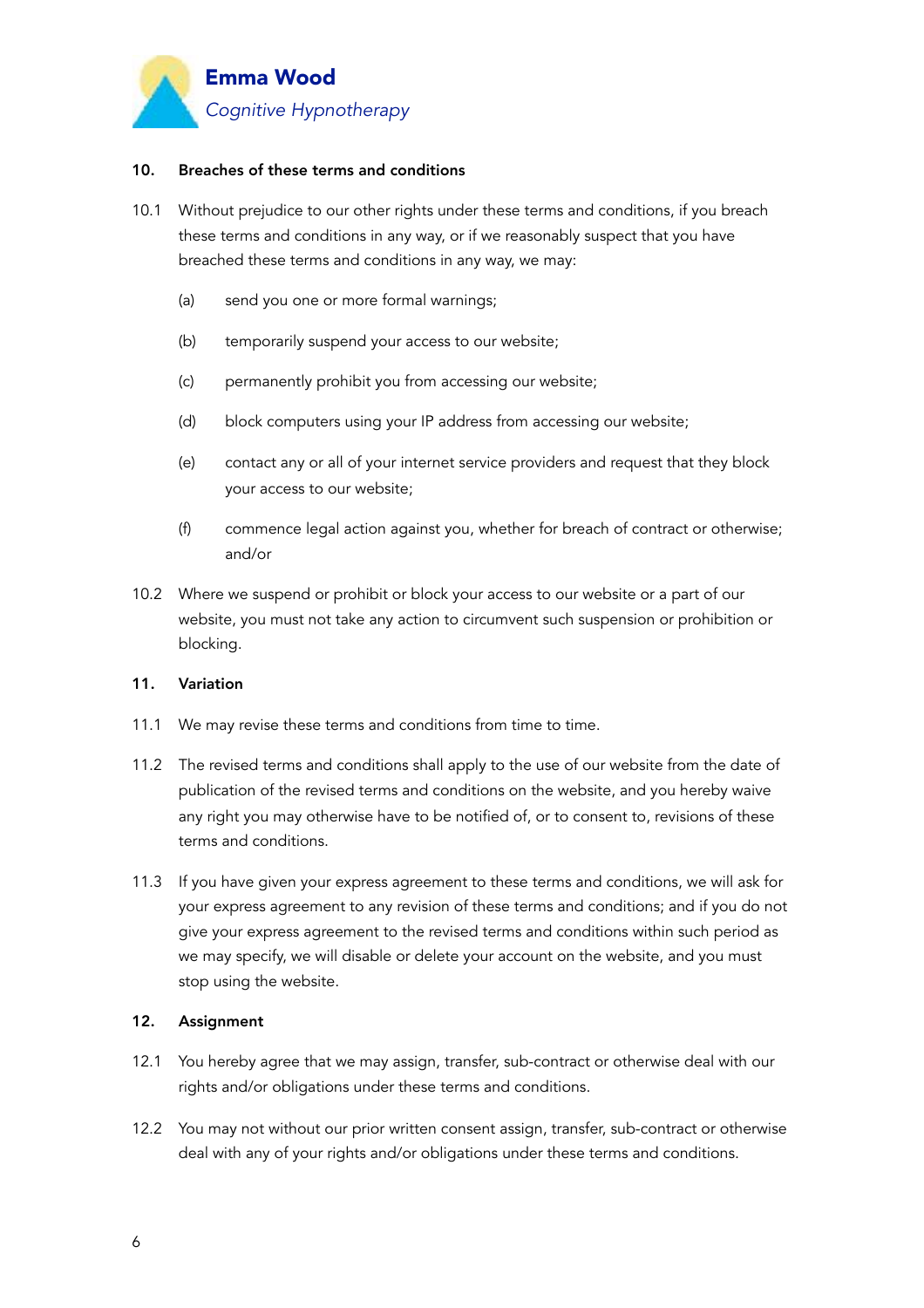

# 13. Severability

- 13.1 If a provision of these terms and conditions is determined by any court or other competent authority to be unlawful and/or unenforceable, the other provisions will continue in effect.
- 13.2 If any unlawful and/or unenforceable provision of these terms and conditions would be lawful or enforceable if part of it were deleted, that part will be deemed to be deleted, and the rest of the provision will continue in effect.

## 14. Third party rights

- 14.1 A contract under these terms and conditions is for our benefit and your benefit, and is not intended to benefit or be enforceable by any third party.
- 14.2 The exercise of the parties' rights under a contract under these terms and conditions is not subject to the consent of any third party.

#### 15. Entire agreement

15.1 Subject to Section 9.1, these terms and conditions, together with our privacy and cookies policy, shall constitute the entire agreement between you and us in relation to your use of our website and shall supersede all previous agreements between you and us in relation to your use of our website.

#### 16. Law and jurisdiction

- 16.1 These terms and conditions shall be governed by and construed in accordance with English law.
- 16.2 Any disputes relating to these terms and conditions shall be subject to the exclusive jurisdiction of the courts of England.

# 17. Statutory and regulatory disclosures

- 17.1 We are registered as *a Cognitive Hypnotherapy Practitioner* with *the Complementary & Natural Healthcare Council* in *the United Kingdom* and are subject to *a code of conduct*, which can be found at *https://www.cnhc.org.uk/code-conduct-registrants*.
- 17.2 We subscribe to *codes of conduct*, which can be consulted electronically at [https://](https://www.cnhc.org.uk/code-conduct-registrants) [www.cnhc.org.uk/code-conduct-registrants](https://www.cnhc.org.uk/code-conduct-registrants) *and https://www.hypnotherapists.org.uk/ about-nch/code-of-ethics/*.

# 18. Our details

18.1 This website is owned and operated by *Emma R J Wood*.